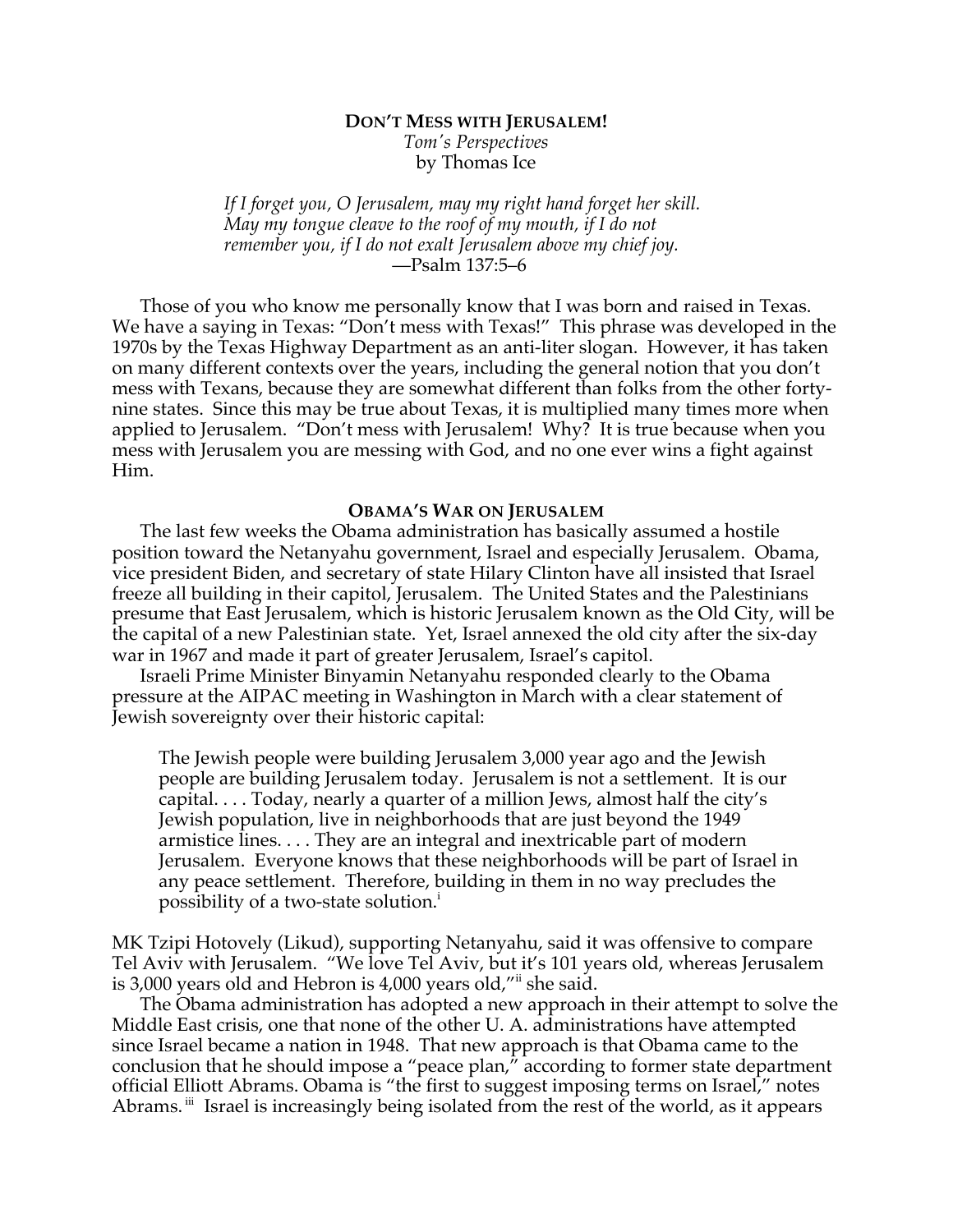the Muslims are getting stronger. What should Israel do? They should turn to the Lord. Jeremiah tells us: "'For I will restore you to health and I will heal you of your wounds,' declares the Lord, 'because they have called you an outcast, saying: "It is Zion; no one cares for her"'" (Jer. 30:17). Only a return to the Lord will ultimately solve this problem.

### **WHOSE JERUSALEM?**

Ever since King David captured Jerusalem from the Jebusites 3,000 years ago (996 B.C.), when it was called Jebus, it has been the Jewish "national capital whenever they were sovereign in the land."<sup>iv</sup> Eliyahu Tal notes concerning the history of Jerusalem: "At no other period of history did any other people living in, or having suzerainty over the land, declare Jerusalem its capital, with the single exception of the Crusaders. Baldwin I, King of Jerusalem, kept the city as the capital of his Latin Kingdom for a period of 87 years, a short episode in the long march of time."<sup>v</sup> Even under the 1,300+ years of Islamic rule they never made Jerusalem their capital or valued it to any degree. Tal says, "Ramle is, in fact, the only town in Palestine that was built by the Muslims. . . . Ramle, not Jerusalem, [was] the capital of the province of Palestine, which it remained for centuries."<sup>vi</sup> Never did the Muslims make Jerusalem their capital or place much importance on it. Under Mamluk rule, "the administrative centers of the northern and southern provinces of Southern Syria (Palestine) were Safed and Gaza, respectively."<sup>vii</sup>

Even during the Diaspora, thousands of Jews endured the hardships involved and made their residence in Jerusalem. Jews have always lived in Jerusalem, except during a few relatively brief periods when they were not allowed to reside within her walls. The Romans banned their residence for a while, as did the Crusaders when they controlled the city of David. For the last 800 years, Jews have lived continually in their capital city. "From the beginning of the  $19<sup>th</sup>$  century, until its expulsion by the Jordanian army in 1948, the Jewish community constituted the largest single population group in Jerusalem; since about 1875 it has formed the majority of the city's population." Tal goes on to ask: "By what logic, then can the area recaptured in a defensive war by the Israeli army in 1967 be described as 'Israeli-occupied territory,' and it Jewish residents as 'new settlers.'"viii Even during the nineteen years that Jordan occupied the old city of Jerusalem, they never attempted to make it their capital. So why has Jerusalem in the last couple of decades suddenly become a place where the Palestinians have to have their capital?

I believe the answer to sudden Arab and Muslim interest in Jerusalem arises from the fact that the Jews have returned in masse to their ancient capital and it is out of jealousy that the Muslims now value Jerusalem. They want it to be their capital to prevent Israel from fulfilling her end-time destiny to return to Jerusalem and rebuild their Temple. Don't forget that for almost 2,000 years the Diaspora Jews would end their annual Passover meal with the declaration, "Next year in Jerusalem!"

#### **GOD'S VIEW ON JERUSALEM**

Ultimately, at the end of the day, the only thing that matters is what does God think on an issue. The only God there is, the God of Abraham, Isaac and Jacob, the God of the Bible says that He owns everything in the world since He created it out of nothing, and He has chosen Jerusalem as the capital of Israel and His future dwelling place forever.

Isaiah 62 tells us of the Lord's passion for Zion, which is Jerusalem. "For Zion's sake I will not keep silent, and for Jerusalem's sake I will not keep quiet, until her righteousness goes forth like brightness, and her salvation like a torch that is burning"